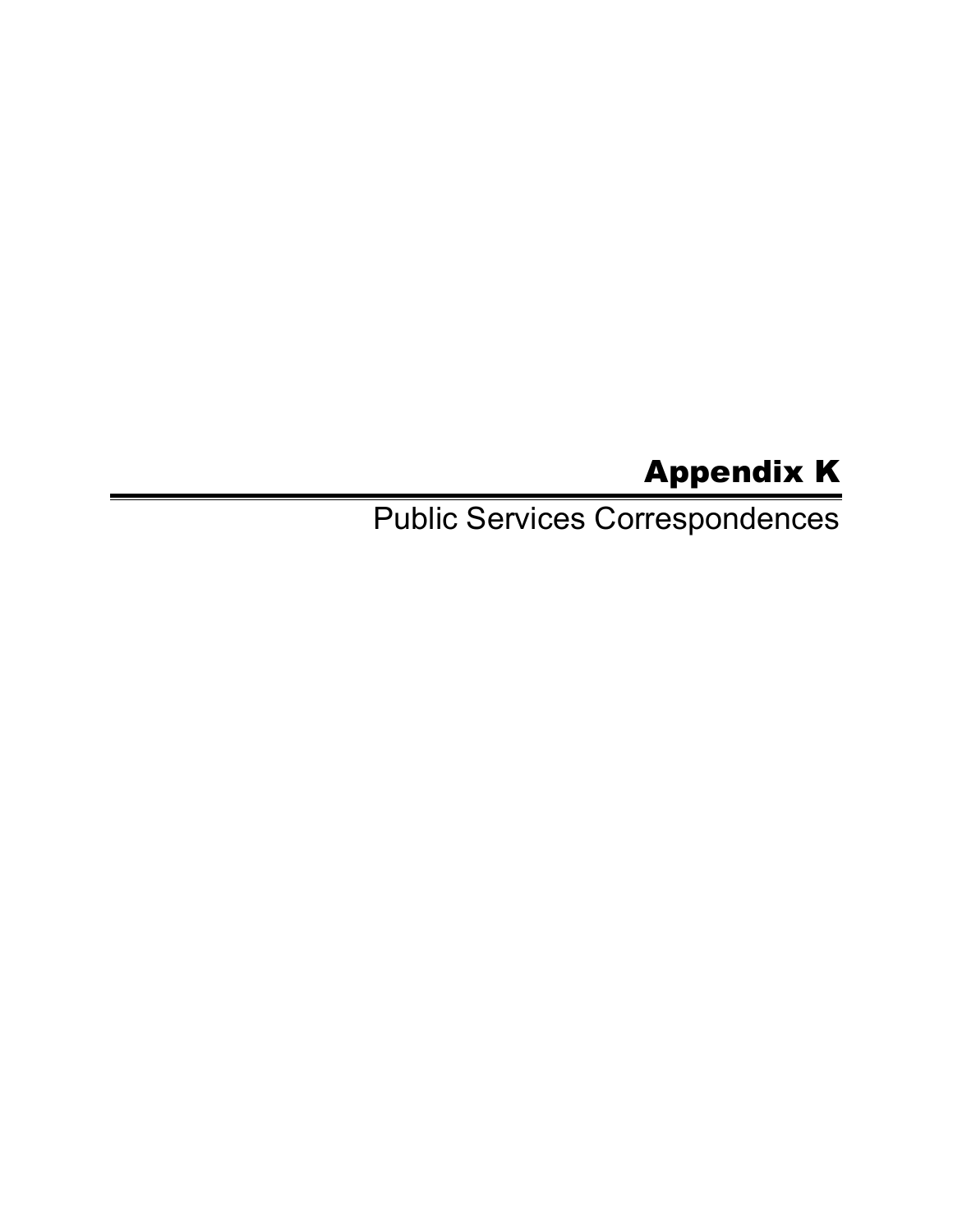## LOS ANGELES POLICE DEPARTMENT



P. 0. Box 30158 **CHARLIE BECK** CONSIDERING CONSIDERING CONSIDERING CONSIDERING CONSIDERING CONSIDERING CONSIDERING CONSIDERING CON<br>
Chief of Police CONSIDERING CONSIDERING CONSIDERING CONSIDERING CONSIDERING CONSIDERING CONSIDERING CONSID Telephone: (213) 486-6000 TDD: (877) 275-5273  $Ref#:14.7$ 

> **ERIC GARCETTI Mayor**

June 3, 2017

Ms. Johanna Falzarano Envicom Corporation 4165 East Thousand Oaks Boulevard, Suite 290 Westlake Village, California 91362

Dear Ms. Falzarano:

The proposed 4<sup>th</sup> and Hewitt Project involves the Los Angeles Police Department's Central Area. A project of this size could have a moderate impact on police services in the Central Area. The Department is available to advise you on crime prevention features appropriate for the design of the property in this project. The Department strongly recommends that the developers contact Community Relationship Division, Crime Prevention Through Environmental Design personnel, Officer Christopher Gibson, at (213) 486-6000.

Upon completion of the project, you are encouraged to provide the Central Area Commanding Officer with a diagram of each portion of the property. The diagram should include access routes and any additional information that might facilitate police response.

Should you have any questions regarding this response, please contact Sergeant David Tango, Community Relationship Division, at (213) 486-6000.

Very truly yours,

CHARLIE BECK Chief of Police

AL NEAL. Capt

Confimanding Officer Community Relationship Division

Enclosure